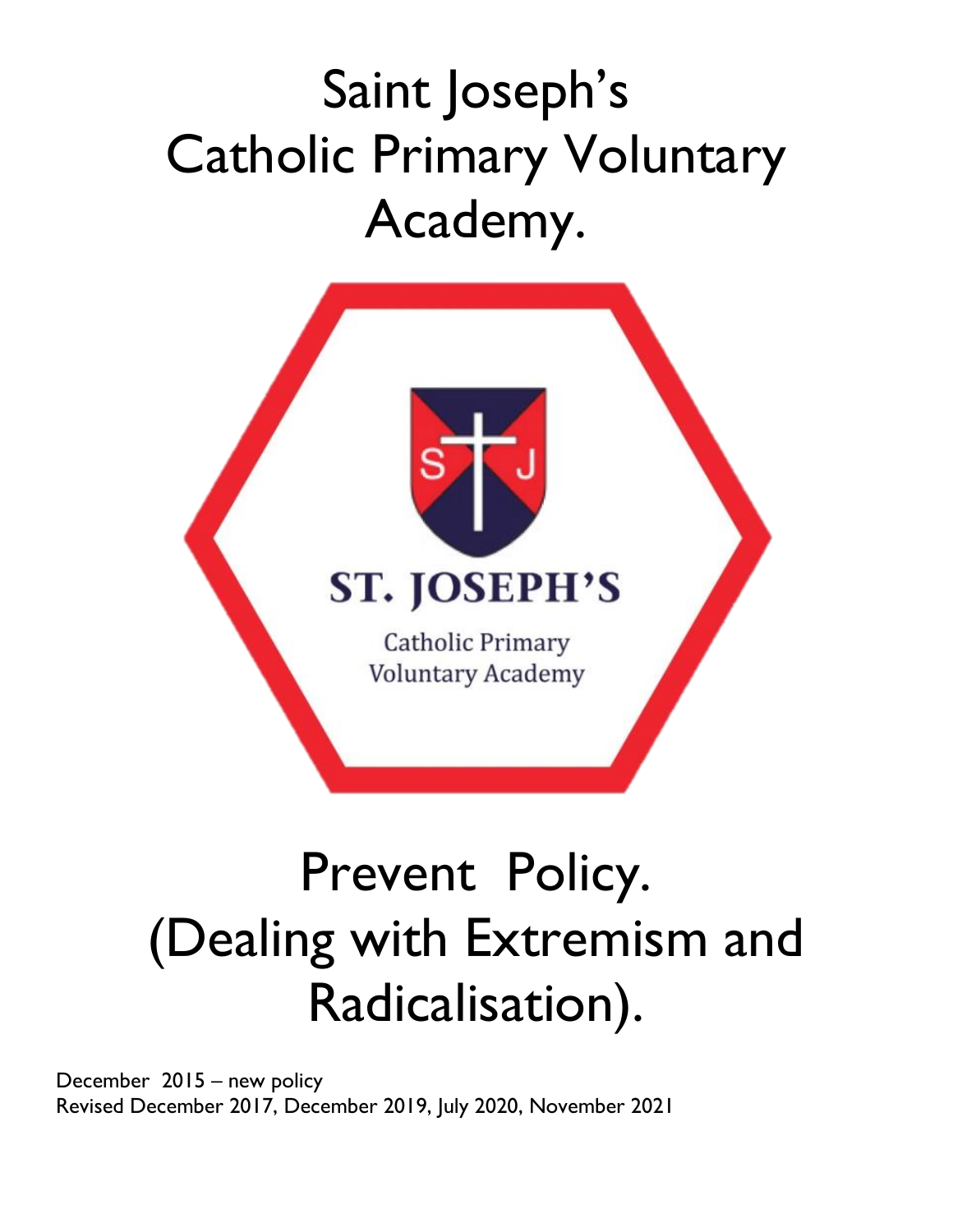|             | $\sim$ , with extraction $\alpha$ invertion $\alpha$ |                                                  |                                                                   |                                       |                                     |  |  |  |  |  |  |
|-------------|------------------------------------------------------|--------------------------------------------------|-------------------------------------------------------------------|---------------------------------------|-------------------------------------|--|--|--|--|--|--|
| <b>Date</b> | <b>Review</b><br><b>Date</b>                         | <b>Designated</b><br><b>Safeguarding</b><br>Lead | <b>Deputy</b><br><b>Designated</b><br><b>Safeguarding</b><br>Lead | <b>Safeguarding</b><br><b>Officer</b> | <b>Nominated</b><br><b>Governor</b> |  |  |  |  |  |  |

### **Dealing with Extremism & Radicalisation**

**Mrs McCullagh Mrs Melling Mrs Wilding Mrs R Colley**

We believe this policy relates to the following legislation:

**Education Act 1996** 

**November 2021**

- Children Act 2004
- **Safeguarding Vulnerable Groups Act 2006**

**November 2022**

- **Equality Act 2010**
- **Children and Families Act 2014**
- **Education Act 2011**
- **Counter Terrorism and Security Act 2015**
- Special Educational Needs and Disability (Detained Persons) Regulations 2015

The following documentation is also related to this policy:

- Dealing with Allegations of Abuse against Teachers and other Staff: Guidance for Local Authorities, Headteachers, School Staff, Governing Bodies and Proprietors of Independent Schools (DfE)
- **Equality Act 2010: Advice for Schools (DfE)**
- Keeping Children Safe in Education: Statutory Guidance for Schools and Colleges (DfE)
- **Prevent Strategy (HM Gov)**
- **Teaching approaches that help build resilience to extremism among people (DfE)**
- Working Together to Safeguard Children: A Guide to Inter-agency Working to Safeguard and Promote the Welfare of Children

We are committed to safeguarding and promoting the welfare of all children and we take account of the information contained in the DfE documents 'Working Together to Safeguard Children' and 'Keep Children Safe in Education: Statutory Guidance for Schools and Colleges (DfE 2019)' as the safety and protection of children is of paramount importance to everyone in this school.

We believe that all children have the right to be safe in our society. Therefore, we recognise that we have a duty to ensure arrangements are in place for safeguarding and promoting the welfare of children by creating a positive school atmosphere through our teaching and learning, pastoral support and care for both pupils and school personnel, training for school personnel and with working with parents.

We are aware that under the 'Counter-Terrorism and Security Act 2015' we have the duty to have 'due regard to the need to prevent people from being drawn into terrorism'. This duty is known as the Prevent duty and we believe it is essential that school personnel are able to identify those who may be vulnerable to radicalisation or being influenced by extremist views, and then to know what to do when they are identified.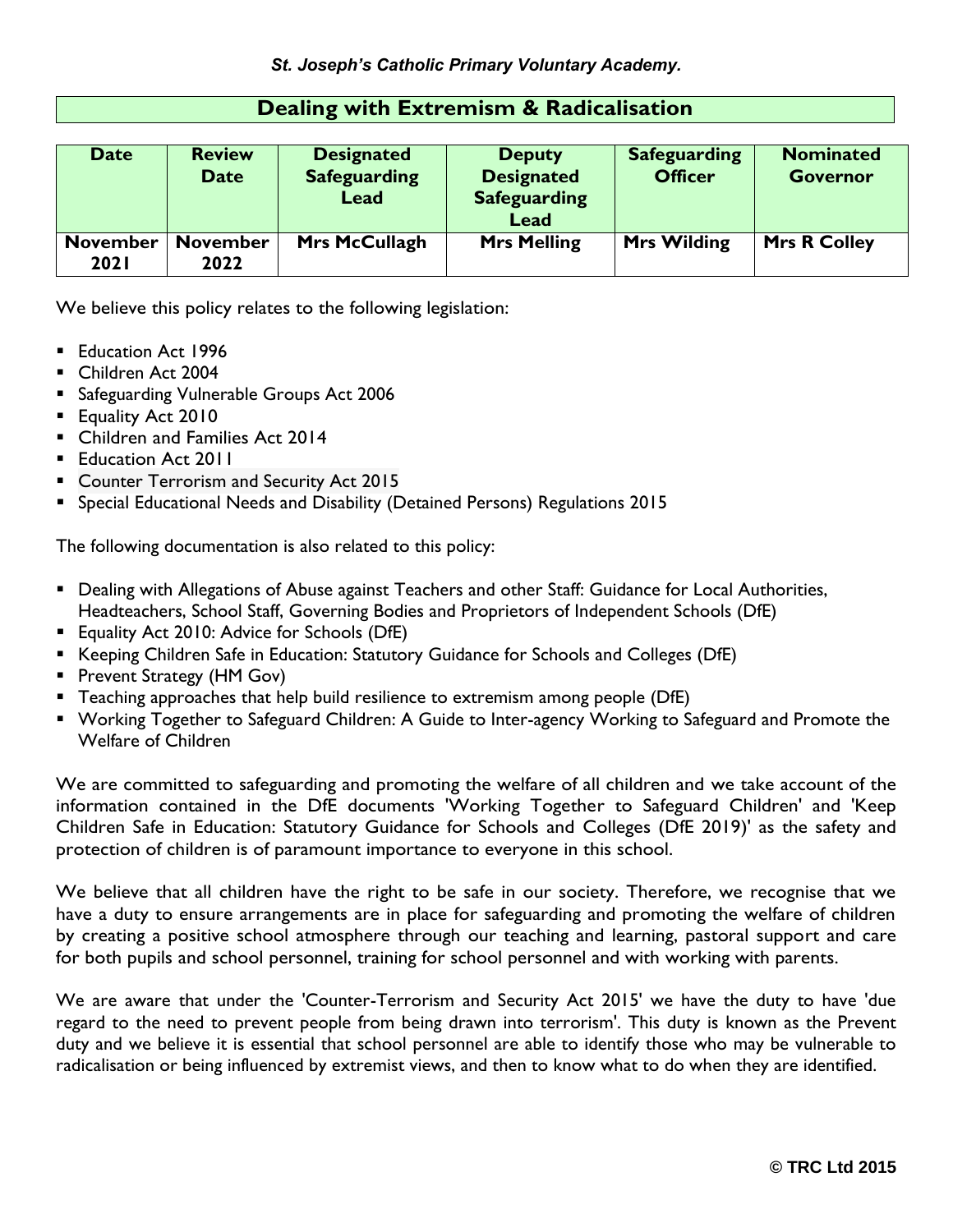We understand that radicalisation 'is a process by which an individual or group comes to adopt increasingly extreme political, social, or religious ideals and aspirations that reject or undermine the status quo or reject and/or undermine contemporary ideas and expressions of freedom of choice'. (Wikipedia). While extremism is best defined as the holding of extreme political or religious views.

We understand that is our duty under the statutory guidance on the Prevent duty to have in place a risk assessment, a working partnership with the Local Safeguarding Children Boards (LSCBs), training school personnel and IT policies.

We have a duty to actively promote and embed British values such as 'democracy, the rule of law, individual liberty, mutual respect and tolerance of different faiths and beliefs' within this school and to challenge pupils, school personnel or parents who express extremist views contrary to these values. We want to ensure pupils are prepared for life in modern Britain by the active promotion of and respect of British values.

We will refer any concerns we may have regarding individuals or groups of individuals who have or demonstrate extremist views to the relevant outside agencies as we feel that we have a duty to intervene at the earliest opportunity and to protect those concerned.

We wish to work closely with the School Council and to hear their views and opinions as we acknowledge and support Article 12 of the United Nations Convention on the Rights of the Child that children should be encouraged to form and to express their views.

We as a school community have a commitment to promote equality. Therefore, an equality impact assessment has been undertaken and we believe this policy is in line with the Equality Act 2010.

We believe it is essential that this policy clearly identifies and outlines the roles and responsibilities of all those involved in the procedures and arrangements that is connected with this policy.

#### **Aims**

- To safeguard and promote the welfare of all children and individuals.
- To identify, protect and support those who might be vulnerable to being radicalised or influenced by extremist views.
- To be vigilant against all forms of radicalisation and extremism.
- To ensure compliance with all relevant legislation connected to this policy.
- To work with other schools and the local authority to share good practice in order to improve this policy.

#### **Responsibility for the Policy and Procedure**

#### **Role of the Governing Body**

The Governing Body has:

- has appointed member of staff to act as the Designated Safeguarding Lead and a deputy DSL the Head teacher.
- delegated powers and responsibilities to the Headteacher to ensure all school personnel and stakeholders are aware of and comply with this policy;
- responsibility for ensuring full compliance with all statutory responsibilities;
- responsibility for ensuring that the school complies with all equalities legislation;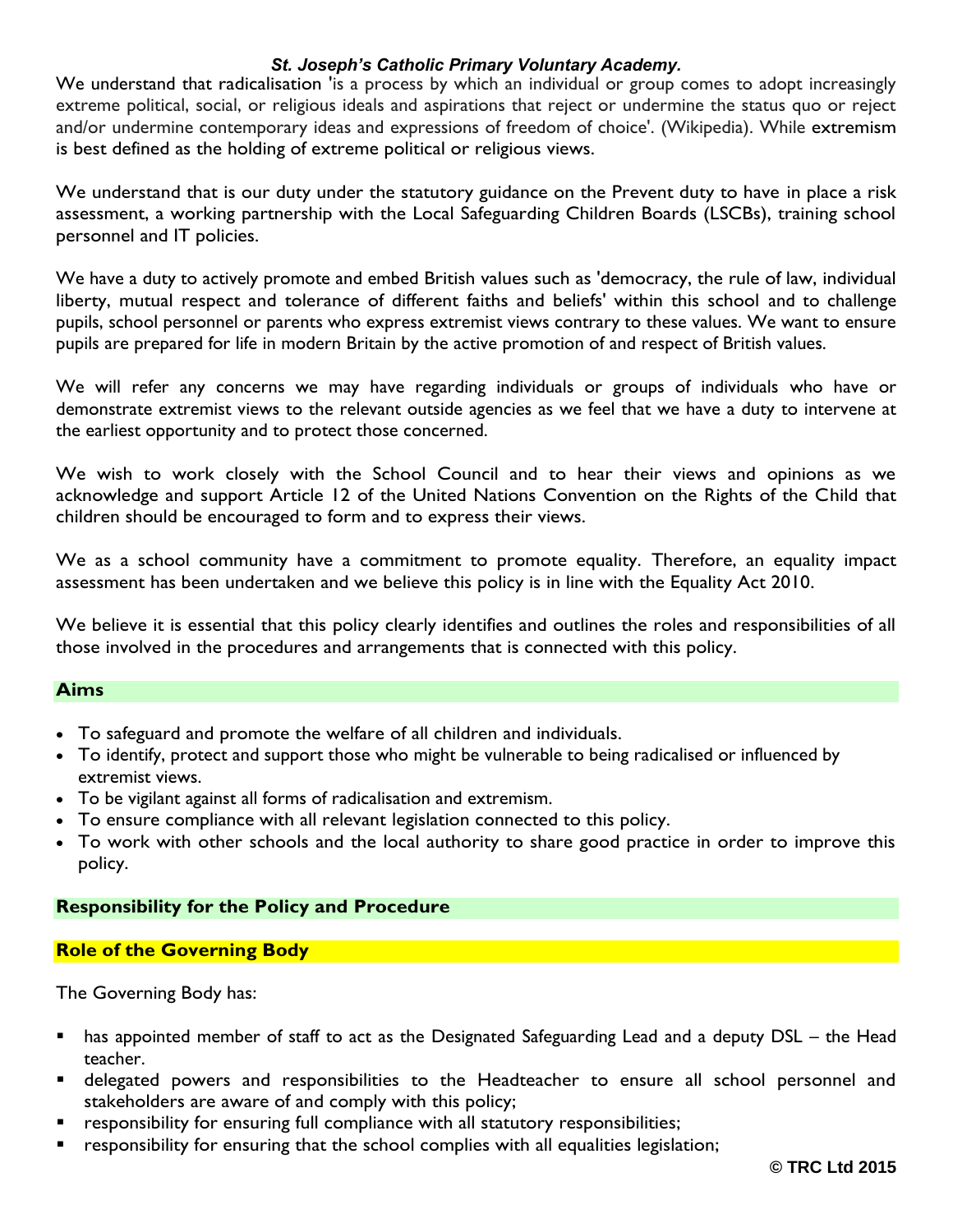- **•** nominated a designated Equalities governor to ensure that appropriate action will be taken to deal with all prejudice related incidents or incidents which are a breach of this policy;
- **•** responsibility for ensuring funding is in place to support this policy;
- make effective use of relevant research and information to improve this policy;
- responsibility for ensuring this policy and all policies are maintained and updated regularly;
- responsibility for ensuring all policies are made available to parents;
- the responsibility of involving the School Council in the development, approval, implementation and review of this policy;
- has nominated a link governor to visit the school regularly, to liaise with the Headteacher and the Designated Safeguarding Lead and to report back to the Governing Body;
- responsibility for the effective implementation, monitoring and evaluation of this policy.

#### **Role of the Headteacher and Senior Leadership Team**

The Headteacher and the Senior Leadership Team will:

- **E** assess the risk of children being drawn into terrorism;
- **have in place an excellent working partnership with the LSCB;**
- ensure all school personnel attend the 'Workshop to Raise Awareness of Prevent (WRAP)';
- provide training for school personnel about the risks to children of online activity from terrorist and extremist groups;
- ensure children are safe from terrorist and extremist material when accessing the school's internet;
- provide an effective Personal, Social and Health Education curriculum in order to develop in all pupils resilience, determination, self-esteem and confidence;
- develop Citizenship in order for all pupils to play an active part in society;
- ensure school personnel are vigilant against radicalisation and extremism;
- ensure a broad and balanced curriculum is taught;
- ensure that British values are promoted and embedded in the school;
- ensure pupils are taught about staying safe;
- ensure that pupils are not influenced by the views and beliefs of others;
- make refer any concerns about individuals or groups of individuals to the appropriate outside agencies;
- ensure all school personnel, pupils and parents are aware of and comply with this policy;
- ensure good practice is shared throughout the school;
- be prepared for all types of school inspection;
- work closely with the link governor and Designated Safeguarding Lead;
- provide leadership and vision in respect of equality;
- make effective use of relevant research and information to improve this policy;
- provide guidance, support and training to all staff;
- make effective use of relevant research and information to improve this policy;
- monitor the effectiveness of this policy by:
	- **n** monitoring learning and teaching through observing lessons
	- **numbarish** monitoring planning and assessment
	- speaking with pupils, school personnel, parents and governors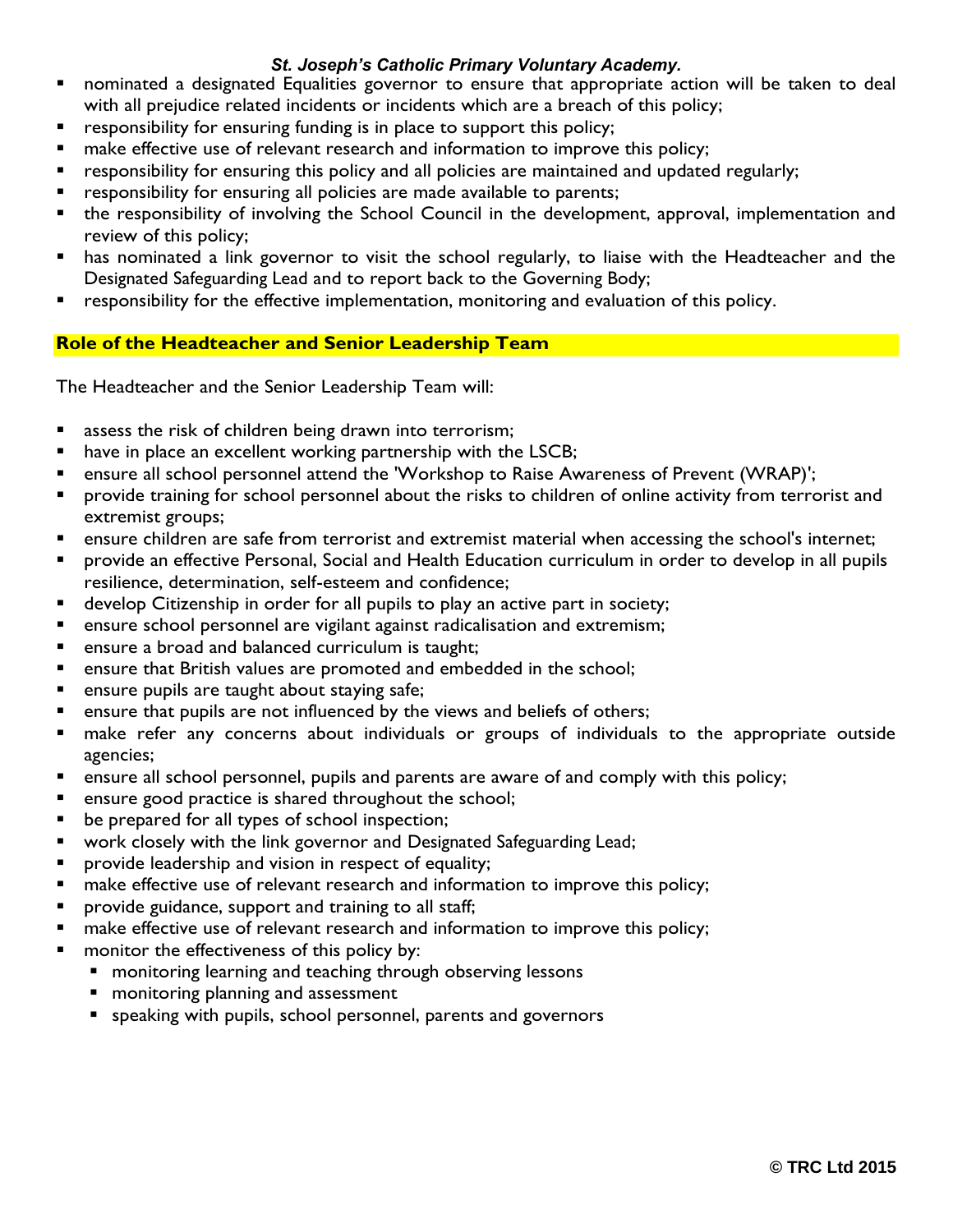The Designated Safeguarding Lead will:

- **ensure the implementation of this policy;**
- **E** ensure everyone connected with the school is aware of this policy;
- **•** work closely with the Headteacher and the nominated governor;
- **be trained in child protection policy procedures;**
- renew training every two years in order to;
	- **understand the assessment process**
	- understand the procedures of a child protection case conference and child protection review conference
	- understand the specific needs of children in need
	- understand the specific needs of children with special educational needs and those of young carers
	- have in place a secure and accurate record system of all concerns and referrals
- take the lead in dealing with child protection issues and in deciding what steps should be taken;
- raise awareness of the need to protect pupils who might be vulnerable to radicalisation and involvement in terrorism;
- raise awareness that female genital mutilation (FGM) affects girls particularly from north African countries and it is illegal to allow girls to undergo this practice either in this country or abroad;
- **E** ensure that all concerns regarding FGM and vulnerability to radicalisation are reported;
- keep a confidential Child Protection Register of all those pupils known to be at risk and only if it is confirmed by social services that the child is at risk;
- **E** ensure all confidential child protection information is stored securely in central place;
- **IF** inform parents that information is kept on their children;
- ensure that no information will disclosed to a parent if this would put a child at risk of significant harm;
- **be trained in working with all agencies;**
- familiarise school personnel with the policy and procedures;
- investigate and deal with all cases of suspected or actual problems associated with child protection;
- **E** ensure parents are aware that referrals about suspected abuse or neglect may be made;
- **nake child protection referrals;**
- **P** record all child protection referrals;
- co-ordinate action within the school:
- **If Ilaise and seek advice from the Local Authority Designated Officer (LADO) when the need arises;**
- liaise with social care and other agencies;
- **•** record the transfer of all child protection files of any pupil leaving to join another school by keeping the following record: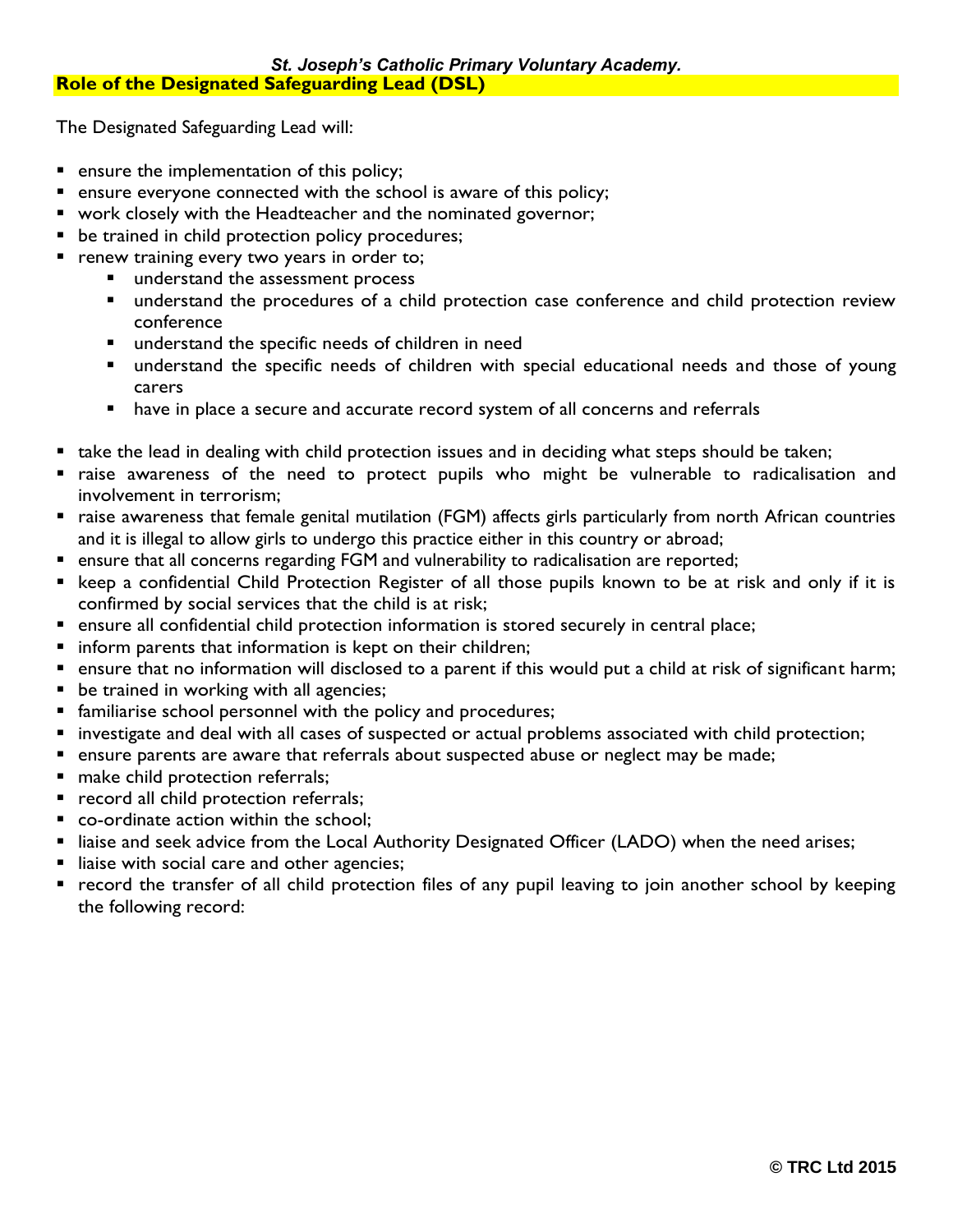| Date of<br><b>Transfer</b> | <b>Child's Name</b> | D.o.B. |                                     | <b>Means of Transfer</b>                                                                                             |  |  |  |  |  |  |  |  |  |  |
|----------------------------|---------------------|--------|-------------------------------------|----------------------------------------------------------------------------------------------------------------------|--|--|--|--|--|--|--|--|--|--|
|                            |                     |        | <b>Electronically</b><br>via Moveit | <b>Direct</b><br><b>Special/Recorded</b><br><b>Electronically</b><br>via CPOMs<br><b>Delivery</b><br><b>Handover</b> |  |  |  |  |  |  |  |  |  |  |
|                            |                     |        |                                     |                                                                                                                      |  |  |  |  |  |  |  |  |  |  |

- **provide support for any child at risk;**
- not promise confidentiality to any child but always act in the interests of a child;
- act as a source of advice within the school:
- help create a culture within the school of listening to children;
- **E** keep up to date will all new guidance on safeguarding children;
- **EXECT** beep all school personnel up to date with any changes to procedures;
- organise appropriate training for school personnel and governors;
- **E** ensure all incidents are recorded, reported and kept confidential;
- **E** keep all paperwork up to date;
- **P** report back to the appropriate school personnel when necessary;
- ensure that there is a smooth transition of responsibilities and information when a new Designated Safeguarding Lead takes over the role;
- **E** annually review the policy with the Head.

#### **Role of the Nominated Governor**

The Nominated Governor will:

- work closely with the Headteacher and the Designated Safeguarding Lead;
- **E** ensure this policy and other linked policies are up to date;
- **E** ensure that everyone connected with the school is aware of this policy;
- attend training related to this policy;
- **Perior 1** report to the Governing Body every term;
- annually report to the Governing Body on the success and development of this policy.

#### **Role of School Personnel**

School personnel will:

- **•** be aware of the risks to children of online activity from terrorist and extremist groups;
- **E** ensure children are safe from terrorist and extremist material when accessing the school's internet;
- teach SMSC:
- **be vigilant against radicalisation and extremism;**
- **E** ensure a broad and balanced curriculum is taught;
- be aware of the DfE guidance 'Teaching approaches that help build resilience to extremism among young people';
- **E** ensure British values are promoted and embedded in the school;
- **ensure pupils are taught about staying safe;**
- **EXT** ensure that pupils are not influenced by the views and beliefs of others;
- refer any concerns about individuals or groups of individuals to the Designated Safeguarding Lead or to the appropriate outside agencies;
- **be asked to report any of the following. Pupils:**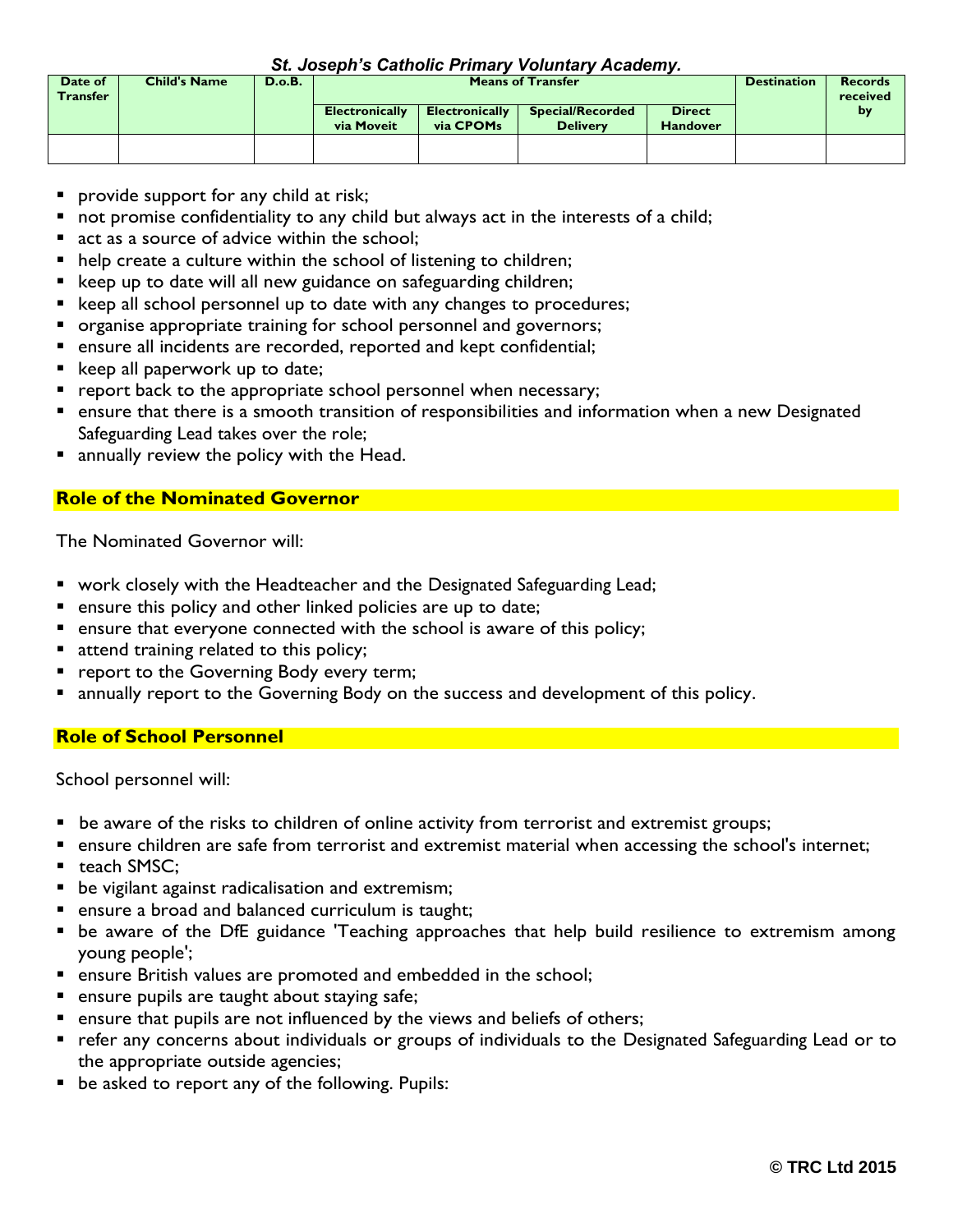- $\triangleright$  having extremist political or religious views;
- $\triangleright$  disclosing that they have been exposed to:
	- $\div$  extremist views and materials
	- ❖ online extremist material
	- ❖ extremist social networking sites
- $\triangleright$  being approached by known extremists in the local community;
- $\triangleright$  voicing extremist views and opinions;
- $\triangleright$  voicing anti-British values;
- $\triangleright$  voicing anti-Western views;
- $\triangleright$  in possession of extremist materials;
- $\triangleright$  changing their style of dress or appearance;
- $\triangleright$  behaving differently in school and at home;
- $\triangleright$  attempting to impose extremist views on others;
- $\triangleright$  committing prejudice-related attacks against others.
- comply with all aspects of this policy;
- **be aware of all other linked policies;**
- maintain high standards of ethics and behaviour within and outside school and not to undermine fundamental British values;
- work hard to maintain a positive ethos:
- work hard to maintain a safe and respected school environment;
- **show respect for all members of the school community;**
- **develop positive working relationships with pupils, school personnel, parents and governors;**
- promote good behaviour;
- work in partnership parents and carers keeping them up to date with their child's progress and behaviour at school;
- **IF** implement the school's equalities policy and schemes;
- **P** report and deal with all incidents of discrimination;
- **E** attend appropriate training sessions on equality;
- **•** report any concerns they have on any aspect of the school community.

#### **Role of Pupils**

Pupils will promote a positive image of the school and themselves by:

- **being aware of and comply with this policy;**
- **•** being encouraged to work in partnership with the school by making decisions and exercising choice in relation to their educational programme;
- **I** listening carefully to all instructions given by the teacher;
- **asking for further help if they do not understand;**
- **treating others, their work and equipment with respect;**
- supporting the school Code of Conduct and guidance necessary to ensure the smooth running of the school;
- liaising with the school council;
- taking part in questionnaires and surveys.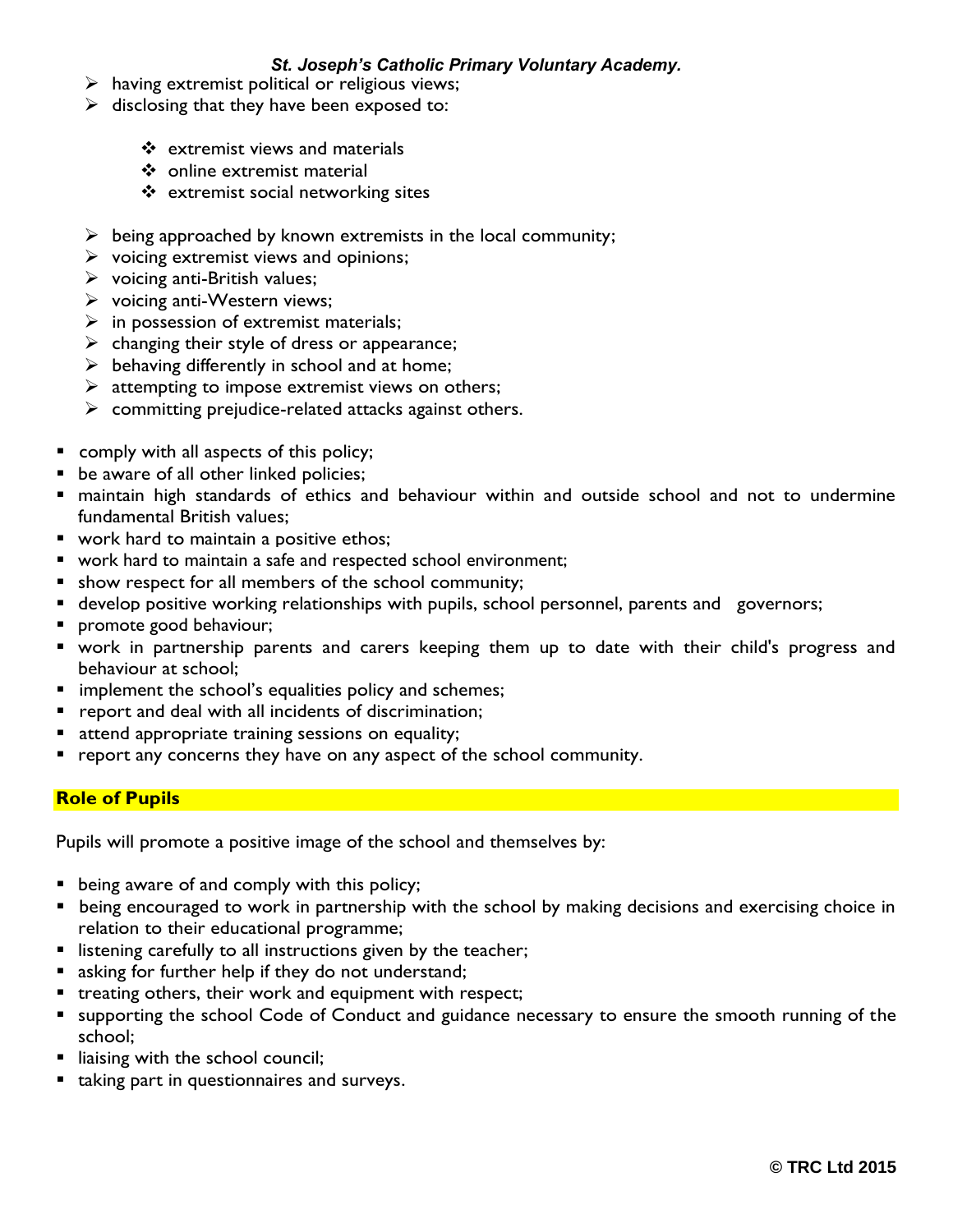#### **Role of the School Council**

The School Council will be involved in:

- **determining this policy with the Governing Body;**
- **discussing improvements to this policy during the school year;**
- organising surveys to gauge the thoughts of all pupils;

#### **Role of Parents/Carers**

Parents/carers will:

- be aware of and comply with this policy;
- **be encouraged to take an active role in the life of the school by attending:** 
	- $\triangleright$  parents and open evenings
	- $\triangleright$  parent-teacher consultations
	- $\triangleright$  class assemblies
	- $\triangleright$  school concerts
	- $\triangleright$  fundraising and social events
- be encouraged to work in school as volunteers;
- be asked to take part periodic surveys conducted by the school;
- **ensure regular and punctual attendance;**
- notify school on the first day of pupil absence;
- **E** encourage effort and achievement;
- **EXT** encourage completion of homework and return it to school;
- provide the right conditions for homework to take place;
- expect their child to hand in homework on time;
- join the school in celebrating success of their child's learning;
- support the school Code of Conduct and guidance necessary to ensure smooth running of the school;
- ensure correct school uniform is worn.

#### **Raising Awareness of this Policy**

We will raise awareness of this policy via:

- the School Prospectus
- $\blacksquare$  the school website
- the Staff Handbook
- meetings with parents such as introductory, transition, parent-teacher consultations and periodic curriculum workshops
- school events
- **n** meetings with school personnel
- **E** communications with home such as weekly newsletters and of end of half term newsletters
- **•** reports such annual report to parents and Headteacher reports to the Governing Body
- $\blacksquare$  information displays in the main school entrance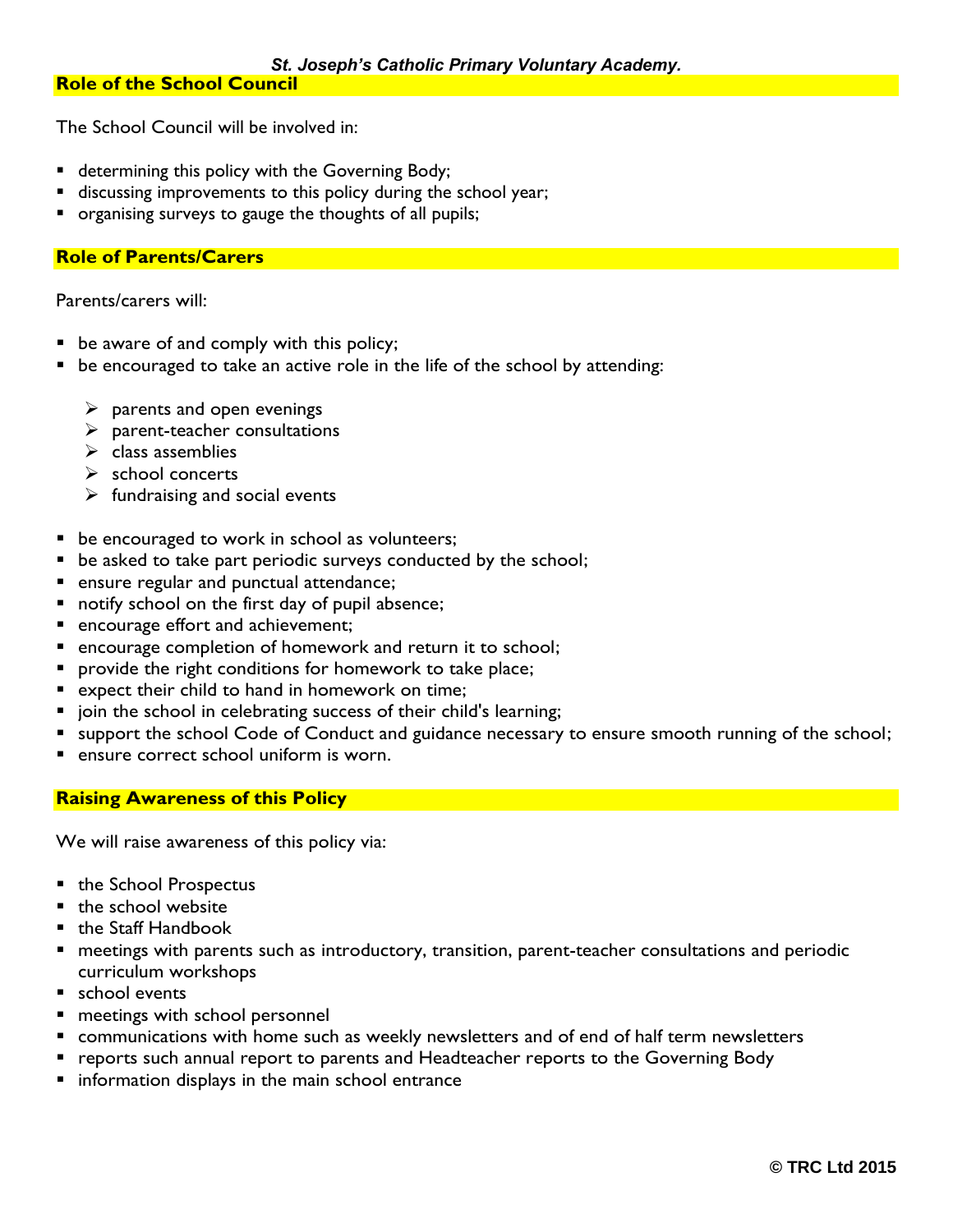#### **Training**

All school personnel:

- **have equal chances of training, career development and promotion**
- **P** receive training on induction which specifically covers:
	- $\triangleright$  All aspects of this policy
	- $\triangleright$  Safeguarding & Child Protection
	- $\triangleright$  Workshop to Raise Awareness of Prevent (WRAP)
	- $\triangleright$  Anti-bullying
	- $\triangleright$  Pupil Behaviour & Discipline
	- $\triangleright$  E-Safety
	- $\triangleright$  Internet Social Networking Websites
	- $\triangleright$  Promoting British Values
	- $\triangleright$  Involving Pupils in School Policies
	- $\triangleright$  Equal opportunities
	- $\triangleright$  Inclusion
- **•** receive periodic training so that they are kept up to date with new information
- receive equal opportunities training on induction in order to improve their understanding of the Equality Act 2010 and its implications.

Training will be provided by an accredited trainer for the Headteacher and all members of the senior leadership team, the school bursar and the nominated governor that deals with:

#### **Equality Impact Assessment**

Under the Equality Act 2010 we have a duty not to discriminate against people on the basis of their age, disability, gender, gender identity, pregnancy or maternity, race, religion or belief and sexual orientation.

This policy has been equality impact assessed and we believe that it is in line with the Equality Act 2010 as it is fair, it does not prioritise or disadvantage any pupil and it helps to promote equality at this school. (See Initial Equality Impact Assessment)

#### **Monitoring the Effectiveness of the Policy**

The practical application of this policy will be reviewed annually or when the need arises by the coordinator, the Headteacher and the nominated governor.

A statement of the policy's effectiveness and the necessary recommendations for improvement will be presented to the Governing Body for further discussion and endorsement. (See Policy Evaluation)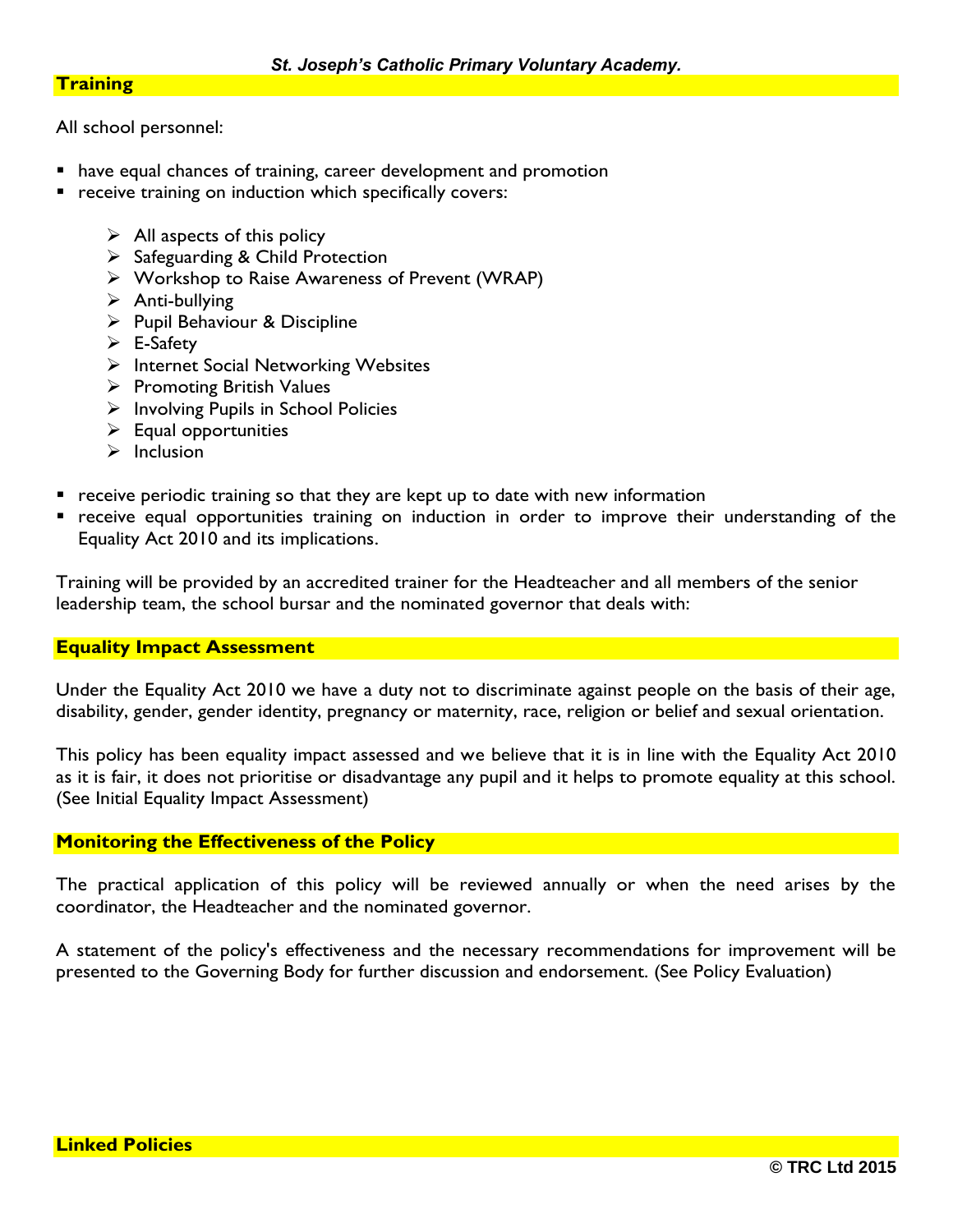| Safeguarding and Child Protection          | Equality                                   |
|--------------------------------------------|--------------------------------------------|
| Anti-bullying                              | <b>Pupil Behaviour and Discipline</b>      |
| • Promoting British Values                 | E-Safety                                   |
| <b>Internet Social Networking Websites</b> | <b>Involving Pupils in School Policies</b> |

| Headteacher:                                | E McCullagh | Date: | November 2021 |
|---------------------------------------------|-------------|-------|---------------|
| <b>Chair of Governing Body:</b>   R Mellows |             | Date: | November 2021 |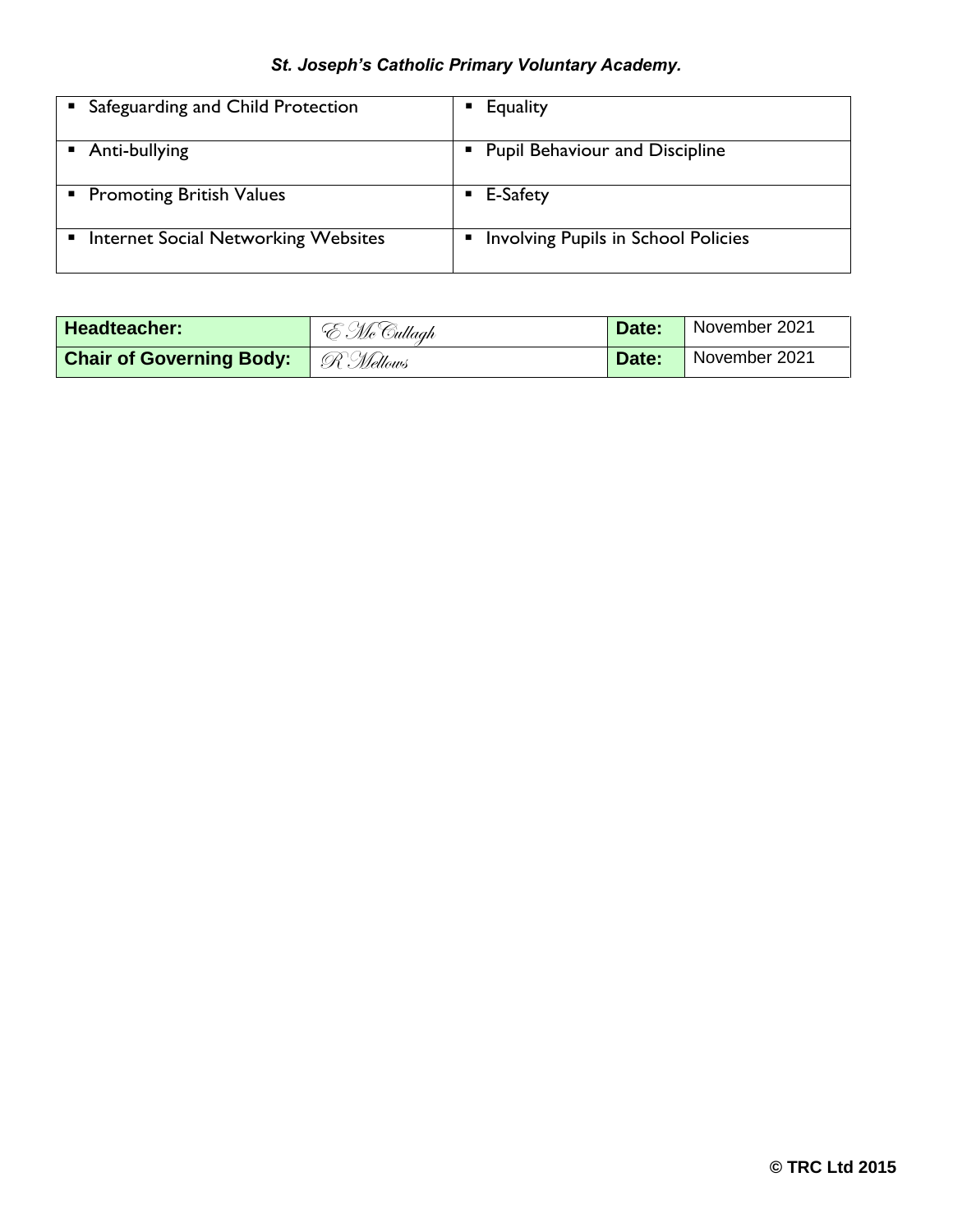## *St. Joseph's Catholic Primary Voluntary Academy.* **Initial Equality Impact Assessment**

**Please complete an initial equality impact assessment once this policy has been customised to suit your purposes.**

| <b>Policy Title</b> | The aim(s) of this policy | Existing policy $(\checkmark)$ | New/Proposed Policy (√ | Updated Policy $(\checkmark)$ |
|---------------------|---------------------------|--------------------------------|------------------------|-------------------------------|
|                     |                           |                                |                        |                               |

| This policy affects or is likely<br>to affect the following | Pupils | <b>School Personnel</b> | <b>Parents/carers</b> | <b>Governors</b> | <b>School Volunteers</b> | <b>School Visitors</b> | <b>Wider School Community</b> |
|-------------------------------------------------------------|--------|-------------------------|-----------------------|------------------|--------------------------|------------------------|-------------------------------|
| members of the school<br>community $(\checkmark)$           |        |                         |                       |                  |                          |                        |                               |

| <b>Question</b>                                                                       | <b>Equality Groups</b> |     |           |   |                   |           |   |        |                   |   |                    |                   |   |                                  |                    | <b>Conclusion</b> |                           |                                  |              |                                  |           |       |                              |                              |                                                                          |                              |                       |  |                                              |                          |                                                                  |  |
|---------------------------------------------------------------------------------------|------------------------|-----|-----------|---|-------------------|-----------|---|--------|-------------------|---|--------------------|-------------------|---|----------------------------------|--------------------|-------------------|---------------------------|----------------------------------|--------------|----------------------------------|-----------|-------|------------------------------|------------------------------|--------------------------------------------------------------------------|------------------------------|-----------------------|--|----------------------------------------------|--------------------------|------------------------------------------------------------------|--|
| Does or could<br>this policy have                                                     | Age                    |     |           |   |                   |           |   |        |                   |   |                    | <b>Disability</b> |   | Gender                           |                    |                   | <b>Gender</b><br>identity |                                  |              | <b>Pregnancy or</b><br>maternity |           |       | Race                         |                              |                                                                          | <b>Religion or</b><br>belief |                       |  | <b>Sexual</b><br>orientation                 |                          | Undertake a full<br><b>EIA if the answer</b><br>is 'yes' or 'not |  |
| a negative<br>impact on any of<br>the following?                                      |                        |     |           |   |                   |           |   |        |                   |   |                    |                   |   |                                  |                    |                   |                           |                                  |              |                                  |           | sure' |                              |                              |                                                                          |                              |                       |  |                                              |                          |                                                                  |  |
|                                                                                       |                        | N   | <b>NS</b> |   | N                 | <b>NS</b> |   | N.     | <b>NS</b>         |   | N.                 | <b>NS</b>         |   | N                                | <b>NS</b>          |                   | N                         | <b>NS</b>                        |              | N.                               | <b>NS</b> |       | $\mathbf N$                  | <b>NS</b>                    | <b>Yes</b>                                                               | <b>No</b>                    |                       |  |                                              |                          |                                                                  |  |
|                                                                                       |                        | ✓   |           |   |                   |           |   | ✓      |                   |   | ✔                  |                   |   |                                  |                    |                   | $\mathbf{v}$              |                                  |              | ✓                                |           |       |                              |                              |                                                                          | ✓                            |                       |  |                                              |                          |                                                                  |  |
| Does or could<br>this policy help<br>promote equality<br>for any of the<br>following? | Age                    |     |           |   |                   |           |   |        | <b>Disability</b> |   |                    | Gender            |   |                                  | Gender<br>identity |                   |                           | <b>Pregnancy or</b><br>maternity |              |                                  | Race      |       |                              | <b>Religion or</b><br>belief |                                                                          |                              | Sexual<br>orientation |  | Undertake a full<br>is 'no' or 'not<br>sure' | <b>EIA if the answer</b> |                                                                  |  |
|                                                                                       |                        | N.  | <b>NS</b> |   | N                 | <b>NS</b> |   | N      | <b>NS</b>         |   | N                  | <b>NS</b>         |   | N                                | <b>NS</b>          | Y                 | N                         | <b>NS</b>                        | Y            | N.                               | <b>NS</b> |       | N                            | <b>NS</b>                    | <b>Yes</b>                                                               | <b>No</b>                    |                       |  |                                              |                          |                                                                  |  |
|                                                                                       | ✓                      |     |           |   |                   |           | ✔ |        |                   | ✔ |                    |                   | ✔ |                                  |                    |                   |                           |                                  | ✓            |                                  |           |       |                              |                              |                                                                          |                              |                       |  |                                              |                          |                                                                  |  |
| Does data<br>collected from<br>the equality<br>groups have a<br>positive impact       |                        | Age |           |   | <b>Disability</b> |           |   | Gender |                   |   | Gender<br>identity |                   |   | <b>Pregnancy or</b><br>maternity |                    |                   | Race                      |                                  |              | <b>Religion or</b><br>belief     |           |       | <b>Sexual</b><br>orientation |                              | Undertake a full<br><b>EIA if the answer</b><br>is 'no' or 'not<br>sure' |                              |                       |  |                                              |                          |                                                                  |  |
| on this policy?                                                                       |                        | N.  | <b>NS</b> |   | N                 | <b>NS</b> |   | N.     | <b>NS</b>         |   | N.                 | <b>NS</b>         |   | N                                | <b>NS</b>          |                   | N                         | <b>NS</b>                        |              | N                                | <b>NS</b> |       | N.                           | <b>NS</b>                    | <b>Yes</b>                                                               | <b>No</b>                    |                       |  |                                              |                          |                                                                  |  |
|                                                                                       | ✔                      |     |           | ✓ |                   |           | ✔ |        |                   | ✓ |                    |                   | ✔ |                                  |                    | $\checkmark$      |                           |                                  | $\checkmark$ |                                  |           |       |                              |                              |                                                                          |                              |                       |  |                                              |                          |                                                                  |  |

**Conclusion We have come to the conclusion that after undertaking an initial equality impact assessment that a full assessment is not required.**

| <b>Preliminary E</b><br><b>EIA completed by</b> | Date             | <b>Preliminary EIA approved by</b> | Date               |
|-------------------------------------------------|------------------|------------------------------------|--------------------|
| ↑ K.Pollard                                     | Dec 2019         | <b>M.Henrv</b>                     | r 2019<br>December |
| <b>E</b> McCullagh                              | <b>July 2020</b> | <b>Mellows</b>                     | <b>July 2020</b>   |